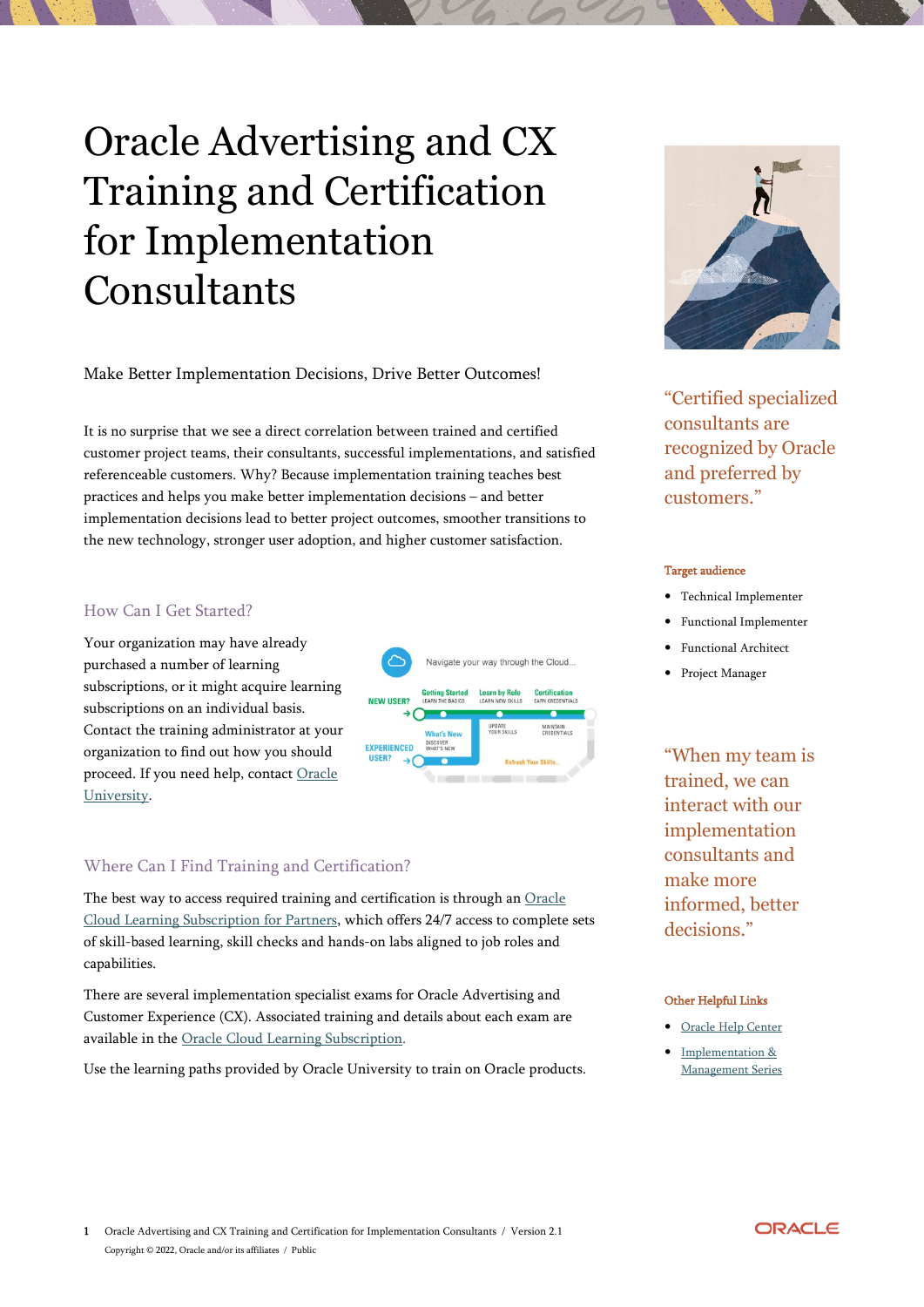You must obtain appropriate implementation training through the following learning path programs:

| <b>PRODUCT</b>                | START WITH THIS LEARNING PATH                                             |
|-------------------------------|---------------------------------------------------------------------------|
| <b>Oracle Marketing</b>       | <b>Eloqua Implementation Specialist</b>                                   |
|                               | <b>Responsys Implementation Specialist</b>                                |
| <b>Oracle B2C Service</b>     | <b>Integration and Development Implementer</b>                            |
| <b>Oracle B2B Service</b>     | Oracle B2B Service Implementer                                            |
| <b>Oracle Field Service</b>   | <b>Field Service Implementer</b>                                          |
| <b>Oracle CX Sales</b>        | Oracle CX Sales Implementer                                               |
|                               | Specialize with these skills:                                             |
|                               | <b>Customer Data Management Cloud Service Implementation</b><br>$\bullet$ |
|                               | Intelligent Advisor Implementer<br>$\bullet$                              |
| Configure, Price, Quote (CPQ) | <b>CPQ</b> Implementer                                                    |
| Commerce                      | Commerce Cloud Implementer                                                |

New specialization training and exams may be added over time

## When Do I Have to Be Certified?

Oracle requires that only trained and certified (where available) consultants implement Oracle Cloud Applications to ensure the best possible outcomes for our mutual customers. However, we recognize that consultants sometimes join a project that is already in progress. In these cases, we expect them to be trained and certified within 30 days of joining the project team.

## Display Your Oracle Certification Digital Badge

After you pass an Oracle Cloud certification exam, be sure to claim your digital badge and set the Badge Visibility to 'Public,' so customers can find you on the [Verify Badges](https://www.youracclaim.com/org/oracle/verify) site. If you have earned a certification but have not received the badge email from Acclaim, go t[o brm-certview.oracle.com](https://brm-certification.oracle.com/pls/apex/f?p=1111:1) and navigate to Credential Management to claim and share your badge.

### Are There Any Additional Implementation Resources?

Intended to supplement your training, the [Oracle Advertising and CX-Best Practices and Resources](https://www.oracle.com/cx/resources/) page is a collection of resources for key topics. Go to a Resource Center when you want to find recommended documents, videos, and best practice materials to help you implement the Oracle Advertising and CX applications.



Key resources in a variety of formats help you implement Oracle Sales and B2B Service features and modules.

2 Oracle Advertising and CX Training and Certification for Implementation Consultants / Version 2.1 Copyright © 2022, Oracle and/or its affiliates / Public